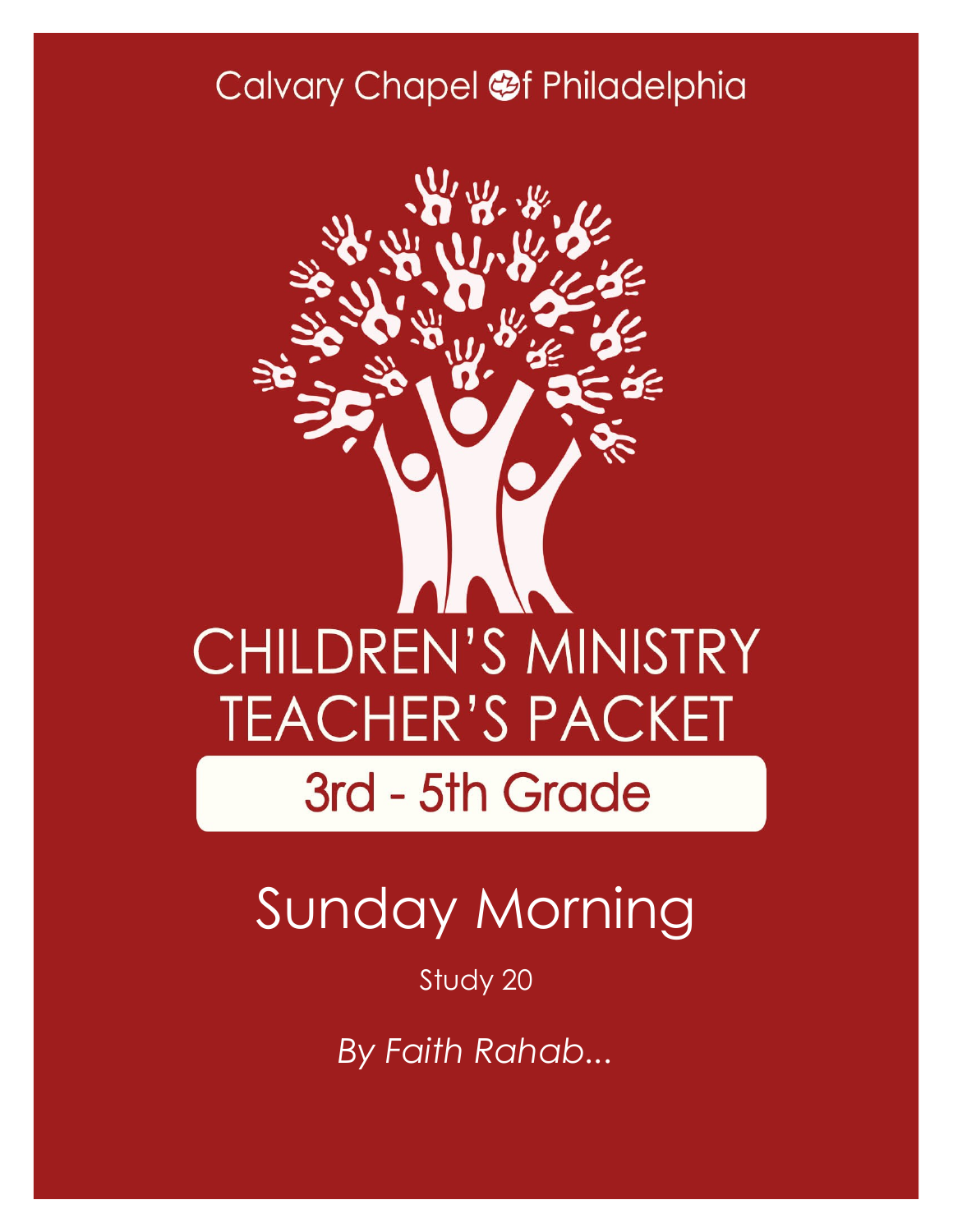### Rahab

The Objective is the key concept for this weeks lesson. It should be the main focus of the study

These are the key verses that you will find helpful in teaching your study this week. The "Main passage" is the basis of the study, where the other verse support the objective of the lesson.

There is a memory verse for the students that relates to every study. If a student can memorize the verse for the following week you may give them a prize from the "reward box" found on your cart.

An introductory activity or question that will settle the class, draw their attention to the study and prepare their hearts for God's Word.

**Objective To portray the saving faith that Rahab placed in Yahweh, and to contrast that with the disbelief of the Canaanites.**

**Key Verses** Hebrews 11:31 Joshua 2 Joshua 6:22-25

#### **Memory Verse** - Acts 16:31

"Believe on the Lord Jesus Christ, and you will be saved, you and your household."

#### **Hook**

Review last week's memory verse, Luke 11:28.

Ask the students, "Is there any sin that is too great for God to forgive?" Next ask, "Is there any person that is so wicked and evil that God cannot forgive them?"

Tell the students that no matter we have done, or how sinful our lives have been, God's grace is able to forgive anyone who calls on His name. In this week's study, we are going to see a woman who does exactly that.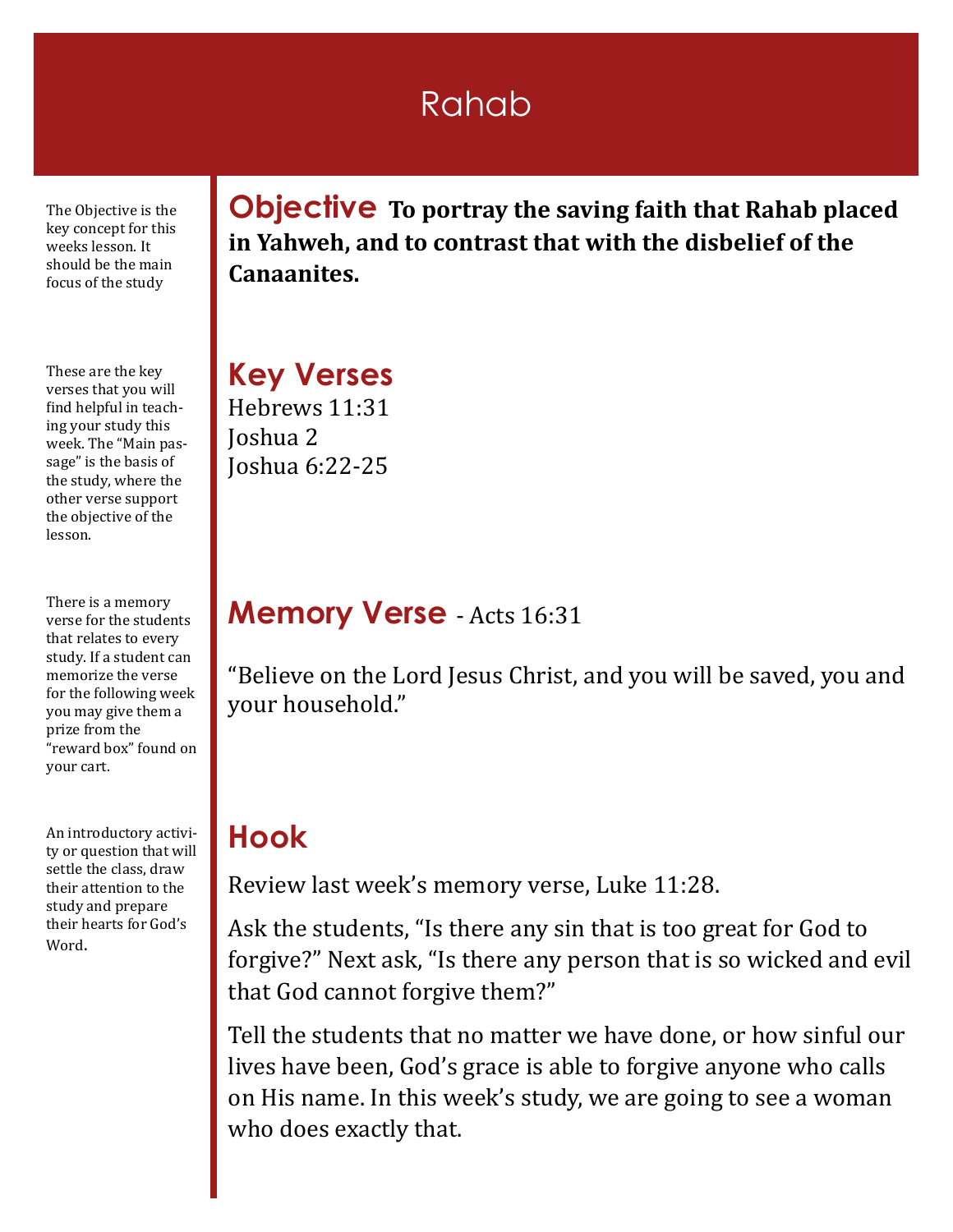What does the Bible say? This is where we will read a passage or series of passages that teach on the subject of the day.

The interpretation/ exegesis of the passage. What does this passage mean? How does this passage apply to my life?

# BOOK

LOOK

Having studied the story of Jericho last week, we now look at the faith shown not by an Israelite, but rather by a citizen of Jericho itself, a woman named Rahab. Rahab was presented to us as a sinful woman, yet when confronted with the people of the true God, Rahab showed that she understood where her salvation lied. She boldly stated that Yahweh is the one true God, that she had heard how He brought judgment on the Egyptians, and also how He was able to save the Israelites from certain doom.

After hiding the Israelite spies, she begged that when the Lord brought judgment on Jericho, she and her family would be saved. She trusted not only that Yahweh was the true God (and in doing so rejected the false gods of the Canaanites), but she also threw herself at His mercy, believing that He can save her from the coming destruction. By submitting to the Lord, Rahab was saved, given a new life, and became a part of God's people. Not only this, but Rahab would also become the great (many times over) grandmother of Jesus Christ.

Sometimes choosing to do the right thing can be really, really difficult. Sometimes it is hard enough just to know what the right thing to do is. Rahab was placed in an incredibly difficult position. She knew that "enemy" spies had made their way into the city. In fact, they were staying in her very own house. Knowing that if those spies get caught they will be killed, Rahab had to make a decision. Would she reveal the hiding place of the spies, or would she turn against her own people and side with the Israelites?

What made Rahab's choice even more difficult was that she had heard the stories of what God had done in Egypt. She knew about the plagues, the Red Sea, the faithfulness of the Lord to His people in the wilderness. She knew that the gods that the people of Jericho worshipped did not have that kind of power. If she chose to reveal the spies, she would be turning against the true God. If she hid them, she would be turning against her people.

The choice that Rahab made changed her life forever. She protected the spies from certain death, submitting herself to the Lord, forsaking her old way of life, and choosing Him to be her God and rule her life. Rahab placed her hope, her trust, and most importantly her faith, in the Lord. God, of course, did not let Rahab down. When the Israelites were commanded to enter Jericho and bring God's judgment to the inhabitants,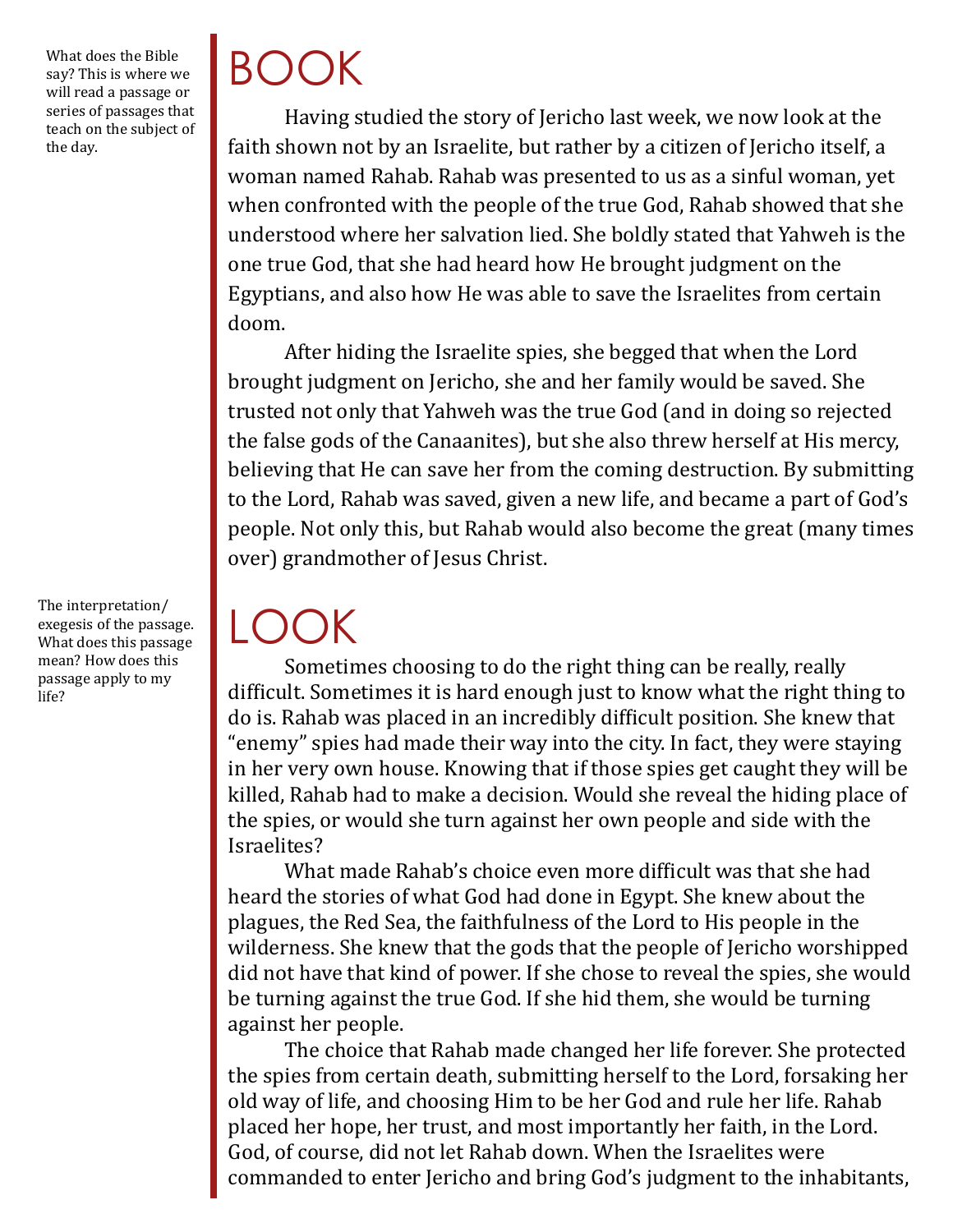# LOOK (Continued)

they were also commanded that anyone who was in Rahab's house was to be spared. This is almost like Rahab's own personal Passover: a scarlet cord in place of the blood was placed on her house. Anyone inside the house was saved, but anyone outside the house fell under the judgment of God. Through her faith, Rahab and her whole family were not just saved, but they were given a completely new life. They gave up their old, sinful lives and lived according to God's ways.

Did you notice that Rahab told us that everyone else in the city of Jericho had heard the same truths about God? Everyone else had the same opportunity that Rahab did. They could have turned from their old lives and chosen to follow God's ways. In so many ways, the destruction of Jericho can only be attributed to the sinfulness of the inhabitants.

You and I are just like Rahab. We have lived sinful lives in opposition to God, and like Rahab we have a choice. We can choose to turn away from our old lives and turn to the true and living God, or we can continue to keep living exactly as we are, hoping that God's judgment won't actually come upon us. The Bible says that if we believe that Jesus is the Savior, that we can be saved. Have you put your hope and trust in Him?

What is my response to this passage of Scripture? How should my life change according to what this passage teaches me? What are the practical things I can do throughout the week to make this true in my life?

## TOOK

As a class, memorize Acts 16:31.

**Pray:** Thank the Lord that no matter what we have done, His love can overcome all sin. Praise Him that we can not only be saved from the coming destruction, but also have new life, right here and now. Ask Him to help us to walk daily in His will.

**Parent Question:** Why did Rahab tie a scarlet cord outside her window?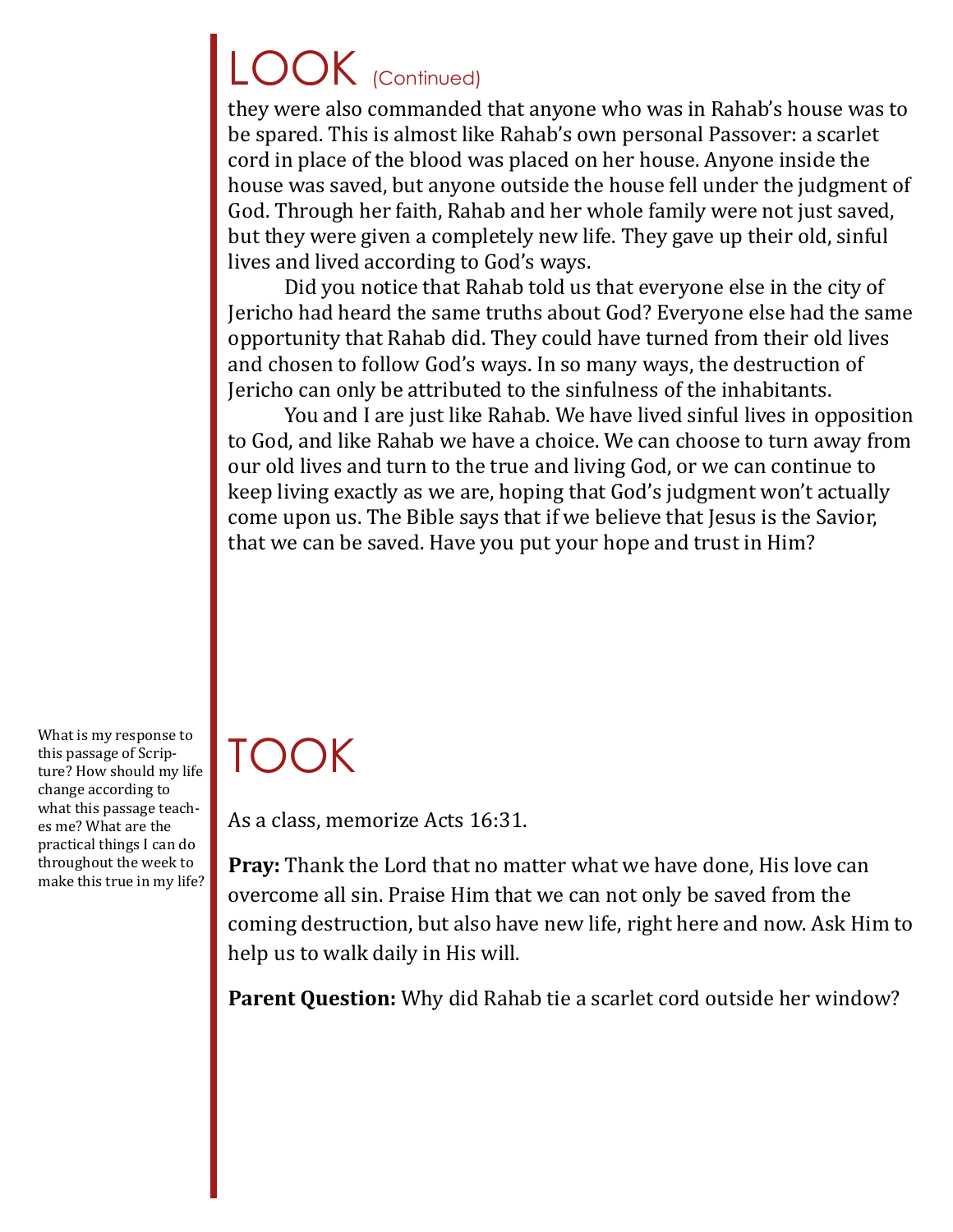# FURTHER STUDY

#### **Commentary on Joshua 2 by David Guzik**

#### **Joshua 2 - The Salvation of Rahab**

A. Spies sent to the city of Jericho.

1. (1a) Joshua sends forth spies.

Now Joshua the son of Nun sent out two men from Acacia Grove to spy secretly, saying, "Go, view the land, especially Jericho."

a. Remember that all this takes place during the three days Joshua has commanded the nation to wait on the banks of the Jordan (Joshua 1:11). God has a special purpose for these three days.

b. **Joshua the son of Nun sent out two men from Acacia Grove to spy secretly**: This kind of careful preparation shows faithfulness, not a lack of faith. God's promises of success to us should never lull us into inaction. They should spur us on to a step out in godly activity.

i. We aren't told who the two spies are, but Jewish tradition - speculation, really - says they were faithful Caleb and the High Priest Eliezer.

c. **To spy secretly**: Joshua also shows wisdom by sending them **secretly**. The last spies that went out publicly turned out badly for Israel, when a majority of the spies came back with a discouraging report (Numbers 13).

d. **Go, view the land, especially Jericho**: God has greater things in mind for this spy mission; it will fail as a mission of military reconnaissance, but it will succeed in God's purpose.

2. (1b) The spies at Rahab's house.

So they went, and came to the house of a harlot named Rahab, and lodged there.

a. **Came to the house of a harlot named Rahab**: Through the history of Christianity, it has embarrassed some Bible interpreters that these two spies went to the house of a prostitute. Some have tried to say that Rahab was simply an "innkeeper," but the language is clear enough. She was a **harlot**.

i. In the second century Origen wrote: "As the first Joshua sent his spies before him and they were received into the harlot's house, so the second Joshua sent his forerunners, whom the publicans and harlots gladly received".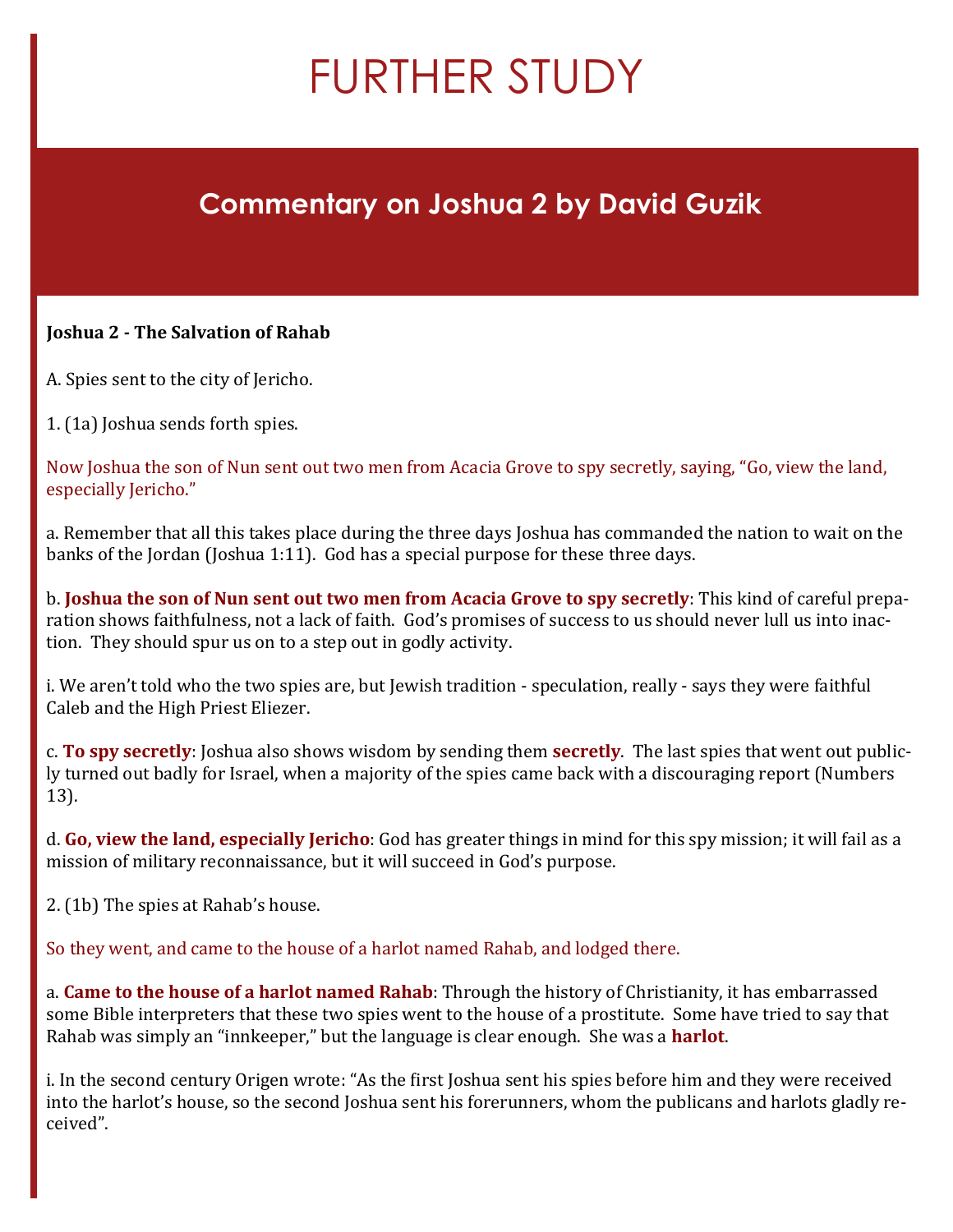ii. It is great when sinners receive Jesus; not those who deny their sinfulness or don't know what they are capable of apart from Jesus - the gospel is for those who know they are sinners.

b. **And lodged there**: Why did they go to the harlot's house? Though it was an awkward place, it must be admitted that it was a perfect place to hide out and remain anonymous, and this was necessary because the city was on strict guard.

i. There isn't even the hint of immorality with Rahab. Anyone who assumes that there was immoral conduct forces their own bias on the text.

3. (2-7) Rahab hides and protects the spies.

And it was told the king of Jericho, saying, "Behold, men have come here tonight from the children of Israel to search out the country." So the king of Jericho sent to Rahab, saying, "Bring out the men who have come to you, who have entered your house, for they have come to search out all the country." Then the woman took the two men and hid them. So she said, "Yes, the men came to me, but I did not know where they *were* from. And it happened as the gate was being shut, when it was dark, that the men went out. Where the men went I do not know; pursue them quickly, for you may overtake them." (But she had brought them up to the roof and hidden them with the stalks of flax, which she had laid in order on the roof.) Then the men pursued them by the road to the Jordan, to the fords. And as soon as those who pursued them had gone out, they shut the gate.

a. **Then the woman took the two men and hid them**: In the culture of that day, there was a strong tradition of hospitality. If someone was a guest in your house, you had a strong duty to protect them and care for them. Even considering this, Rahab went much further than the respect of cultural traditions regarding hospitality. She put her own life on the line for these men.

b. **Yes, the men came to me, but I did not know where they were from**: The Bible simply *reports* Rahab's lie; it does not praise it or excuse it. Perhaps if she had beforehand determined in her heart to not lie in obedience to God, He would have made a way for her to preserve the life of the spies *without* lying.

c. Rahab's lie is not justified, but it does show courage. Consider that she was a pagan sinner in a city and culture wholly given over to the worship of false gods and immorality, with no previous contact with the word of God or the things of God. What is your excuse?

B. Salvation for Rahab.

1. (8-14) Rahab's confession of faith.

Now before they lay down, she came up to them on the roof, and said to the men: "I know that the LORD has given you the land, that the terror of you has fallen on us, and that all the inhabitants of the land are fainthearted because of you. For we have heard how the LORD dried up the water of the Red Sea for you when you came out of Egypt, and what you did to the two kings of the Amorites who *were* on the other side of the Jordan, Sihon and Og, whom you utterly destroyed. And as soon as we heard *these things,* our hearts melted; neither did there remain any more courage in anyone because of you, for the LORD your God, He *is* God in heaven above and on earth beneath. Now therefore, I beg you, swear to me by the LORD, since I have shown you kindness, that you also will show kindness to my father's house, and give me a true token, and spare my father, my mother, my brothers, my sisters, and all that they have, and deliver our lives from death." So the men answered her, "Our lives for yours, if none of you tell this business of ours. And it shall be, when the LORD has given us the land, that we will deal kindly and truly with you."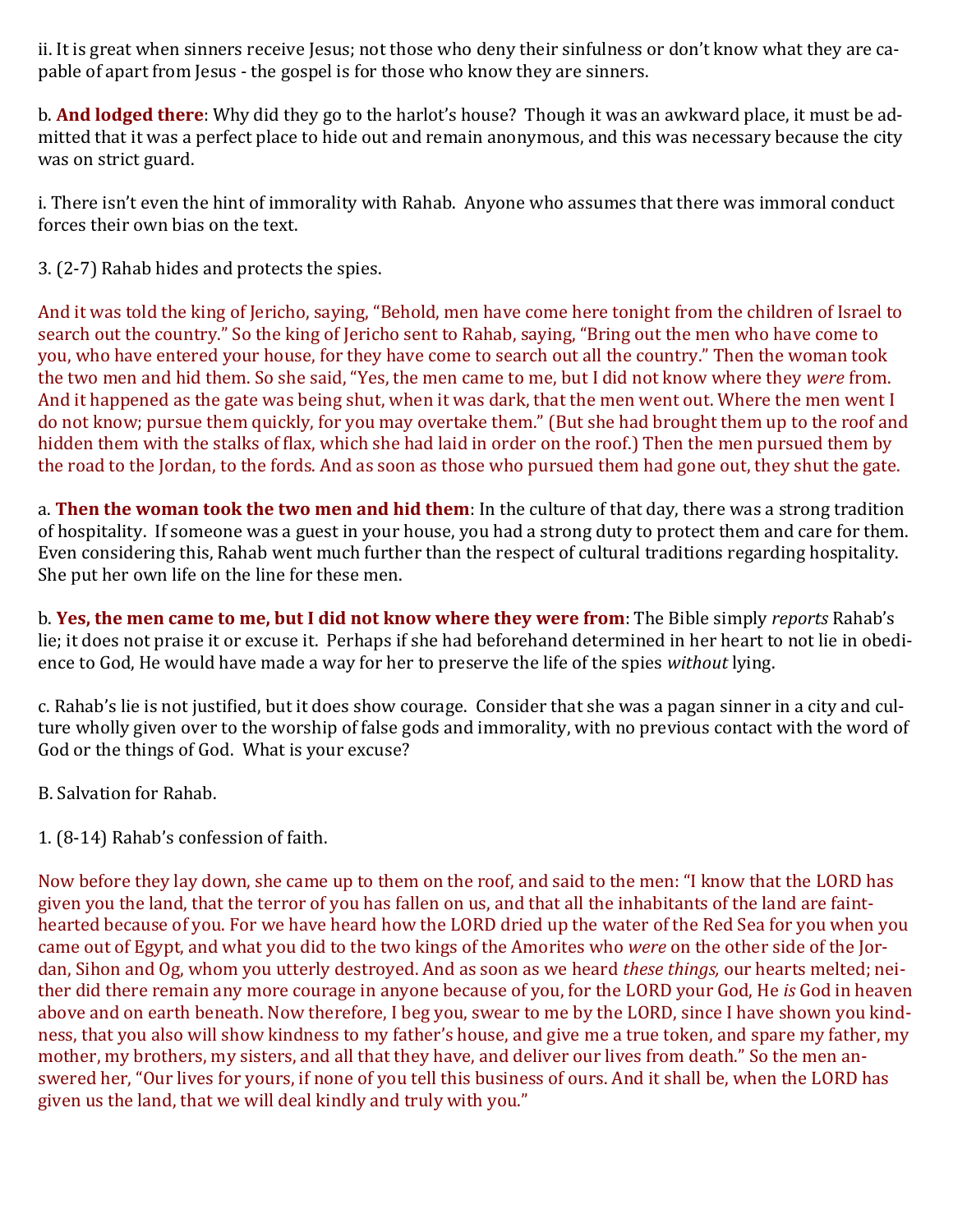a. **I know that the LORD has given you the land**: This surprising outburst of faith shows how God had a plan in bringing Rahab and the spies together. It is the same kind of thing we see when God supernaturally brings us to people who are believers or open to the gospel.

b. Rahab's declaration **He is God in heaven above and on earth beneath** is proof of her faith. It is not strong faith and it is not perfect faith, but her faith is commendable nonetheless (Hebrews 11:31 and James 2:25).

i. We may be appalled at the fact that Rahab was a prostitute, or that she was a liar. But the fact is that she was not saved by her works, but by her faith. She knew who God was, she knew who she was, and she trusted God for her very life.

c. **That you also will show kindness to my father's house**: Rahab's desire to see her family saved, and the length she goes to in order to save their lives shows that her love should be noticed, as well as her faith.

d. **Swear to me by the LORD**: This shows that Rahab longed for assurance by asked for an oath. She *wanted* to leave her sinful life and culture and come with God's people.

2. (15-21) The means of Rahab's salvation: the scarlet cord.

Then she let them down by a rope through the window, for her house *was* on the city wall; she dwelt on the wall. And she said to them, "Get to the mountain, lest the pursuers meet you. Hide there three days, until the pursuers have returned. Afterward you may go your way." So the men said to her: "We *will be* blameless of this oath of yours which you have made us swear, unless, *when* we come into the land, you bind this line of scarlet cord in the window through which you let us down, and unless you bring your father, your mother, your brothers, and all your father's household to your own home. So it shall be *that* whoever goes outside the doors of your house into the street, his blood *shall be* on his own head, and we *will be* guiltless. And whoever is with you in the house, his blood *shall be* on our head if a hand is laid on him. And if you tell this business of ours, then we will be free from your oath which you made us swear." Then she said, "According to your words, so *be* it." And she sent them away, and they departed. And she bound the scarlet cord in the window.

a. **Bind this scarlet cord in the window**: This was the signal to the army of Israel that the people in this home were to be spared. Despite Rahab's desire, despite her faith, despite the promises of these spies, she would have perished unless she put her trust in a blood red cord cast down from her window. Without the scarlet cord, she could not have been saved.

i. As early as the first century, commentators such as Clement of Rome, Justin Martyr, Ireneaus, Origen and more saw **this scarlet cord** as a symbol of the blood of Jesus.

b. **And she bound the scarlet cord in the window**: Rahab *immediately* put her faith into both the identification and safety of the scarlet cord. She also trusted in the ones who made the promise about the scarlet cord (**according to your words, so be it**).

i. Joshua would be a savior for Rahab, but a judge of the rest of Jericho. In the same way Jesus is a savior for those who trust Him, but a judge for those who reject Him.

c. Rahab's destiny was to marry one of the princes of Judah and be found in the lineage of King and David and Jesus Himself.

3. (22-24) Mission accomplished.